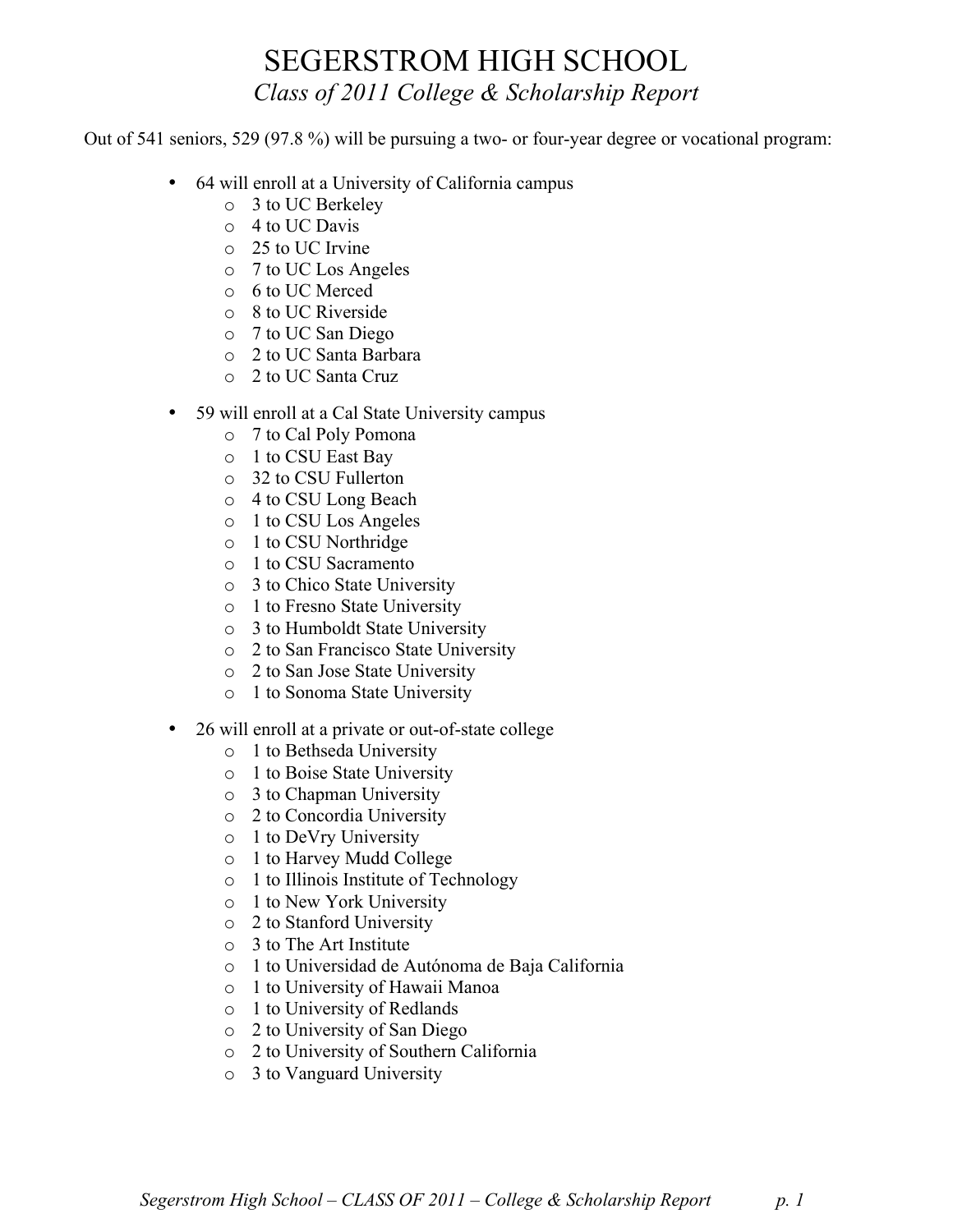- 380 will attend a community college
	- o 2 to Cypress Community College
	- o 1 to Fullerton Community College
	- o 12 to Golden West College
	- o 43 to Irvine Valley College
	- o 184 to Orange Coast College
	- o 1 to Riverside Community College
	- o 135 to Santa Ana College
	- o 2 to Santiago Canyon College
- 2 will enlist with the U.S. Marine Corps
- 2 will enlist with the U.S. Navy
- 8 will work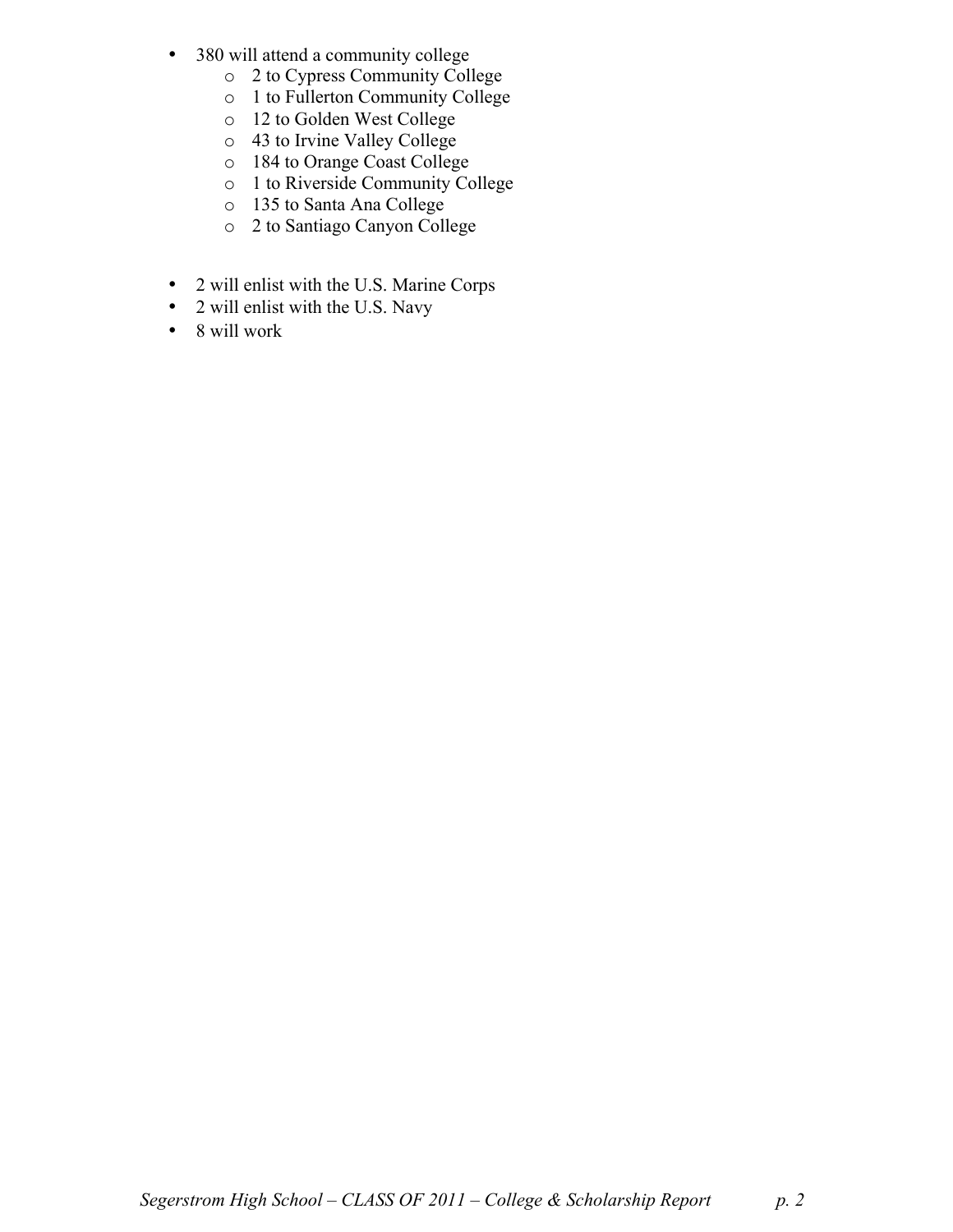## **Scholarship Report**

*A summary of private scholarships only. This report does not include State/Federal aid or university scholarships offered to students as part of their financial aid award letter.*

| <b>Assistance League/CROP Scholarship</b>  | \$3,800            |
|--------------------------------------------|--------------------|
| Angelica Dominguez \$500                   |                    |
| Giselle Pena \$950                         |                    |
| <b>Black Educators Scholarship</b>         | \$1,000            |
| Dathon Spencer                             |                    |
| <b>Change a Life Foundation/Santa Ana</b>  | \$20,000           |
| <b>Education Foundation Scholarship</b>    |                    |
| \$5,000 each student                       |                    |
| Alain Bui                                  |                    |
| <b>Brittney Hoang</b>                      |                    |
| <b>Yingying Guan</b>                       |                    |
| Vannie Luong                               |                    |
| <b>CJ</b> Segerstrom                       | \$2,000            |
| Estuardo Huertas \$1,000                   |                    |
| Stacey Wong \$1,000                        |                    |
| <b>Edison International</b>                | \$2,500            |
| Eric Luong                                 |                    |
| <b>Floral Park Scholarship</b>             | \$1,000            |
| Ramon Barrera                              |                    |
| <b>Friar Tux Scholarship</b>               | $\mathbf S$<br>500 |
| <b>Yingying Guan</b>                       |                    |
| <b>Higher Education Mentoring Program</b>  | \$18,000           |
| Isabel Cardenas $$1,500 + $1,500 = $3,000$ |                    |
| Eric Hernandez \$3,000                     |                    |
| Karla Mendez \$3,000                       |                    |
| Linnette Ramirez \$3,000                   |                    |
| Nico Ruan \$3,000                          |                    |
| Karolina Vasquez \$3,000                   |                    |
| <b>Hispanic Education Endowment Fund</b>   | \$9,000            |
| <b>Scholarship (HEEF)</b>                  |                    |
| Ramon Barrera \$500                        |                    |
| Jacqueline Chavarria \$500                 |                    |
| Isabel Cardenas \$500                      |                    |
| Sean Godinez \$2,000                       |                    |
| Sergio Garcia \$1,000                      |                    |
| Edgar Hernandez \$4,500                    |                    |
|                                            |                    |
| <b>Jaguar Football Scholarship</b>         | \$1,000            |
| Gary Ferman                                |                    |
| <b>Kiwanis</b>                             | \$1,250            |
| Vannie Luong \$500                         |                    |
| Tony Nguyen \$750                          |                    |
| <b>LULAC Council #147</b>                  | \$<br>800          |
| Angel Gonzalez \$500                       |                    |
| Ivan Roque \$300                           |                    |